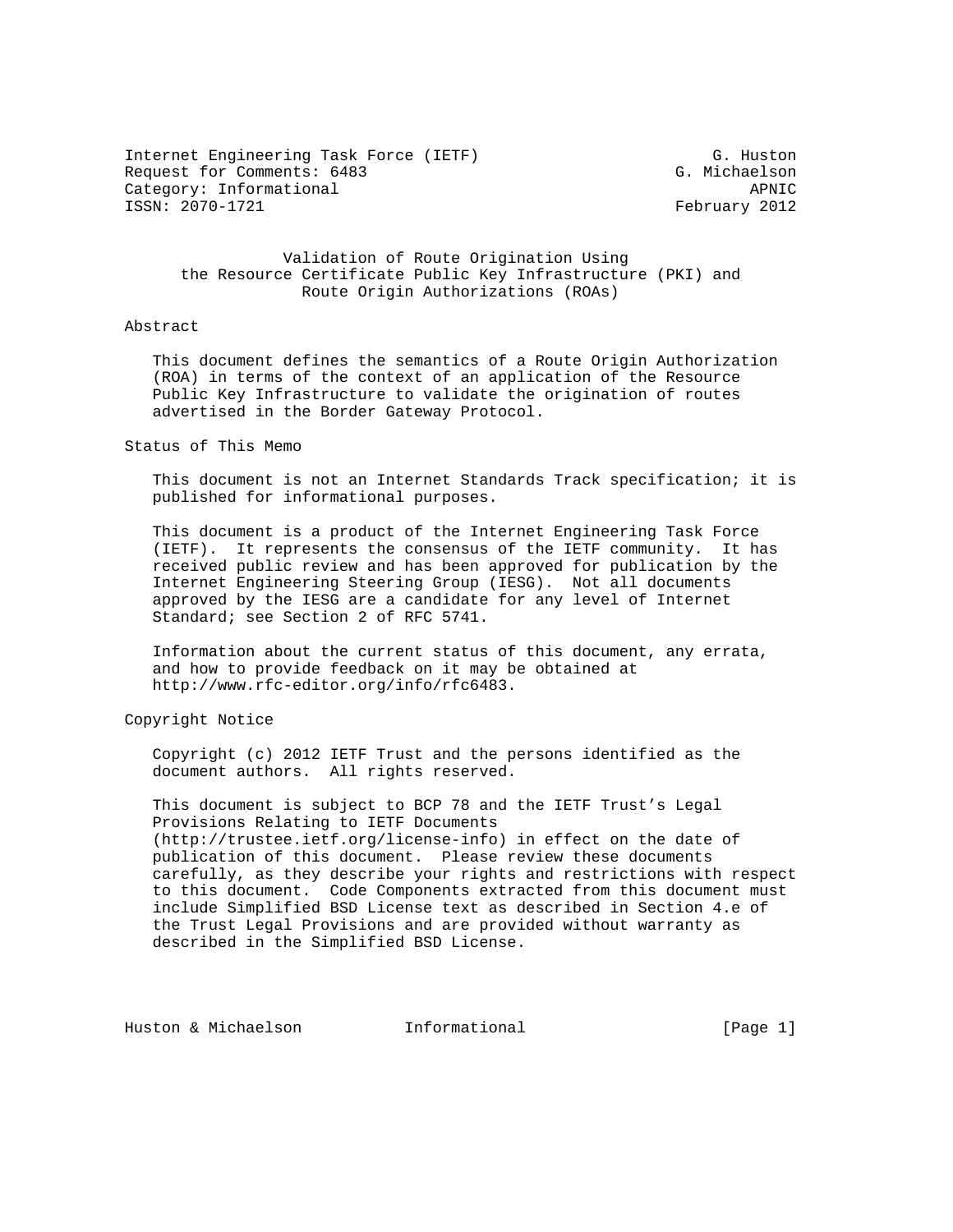Table of Contents

| 2. ROA Validation Outcomes for a Route 3             |  |
|------------------------------------------------------|--|
| 3. Applying Validation Outcomes to Route Selection 5 |  |
|                                                      |  |
|                                                      |  |
|                                                      |  |
|                                                      |  |
|                                                      |  |
|                                                      |  |
|                                                      |  |

# 1. Introduction

 This document defines the semantics of a Route Origin Authorization (ROA) in terms of the context of an application of the Resource Public Key Infrastructure (RPKI) [RFC6480] to validate the origination of routes advertised in the Border Gateway Protocol (BGP) [RFC4271].

 The RPKI is based on a hierarchy of resource certificates that are aligned to the Internet Number Resource allocation structure. Resource certificates are X.509 certificates that conform to the PKIX profile [RFC5280], and to the extensions for IP addresses and AS identifiers [RFC3779]. A resource certificate describes an action by an issuer that binds a list of IP address blocks and Autonomous System (AS) numbers to the subject of a certificate, identified by the unique association of the subject's private key with the public key contained in the resource certificate. The RPKI is structured such that each current resource certificate matches a current resource allocation or assignment. This is further described in [RFC6480].

 ROAs are digitally signed objects that bind an address to an AS number, and are signed by the address holder. A ROA provides a means of verifying that an IP address block holder has authorized a particular AS to originate routes in the inter-domain routing environment for that address block. ROAs are described in [RFC6482]. ROAs are intended to fit within the requirements for adding security to inter-domain routing.

 This document describes the semantic interpretation of a ROA, with particular reference to application in inter-domain routing relating to the origination of routes, and the intended scope of the authority that is conveyed in the ROA.

Huston & Michaelson **Informational** [Page 2]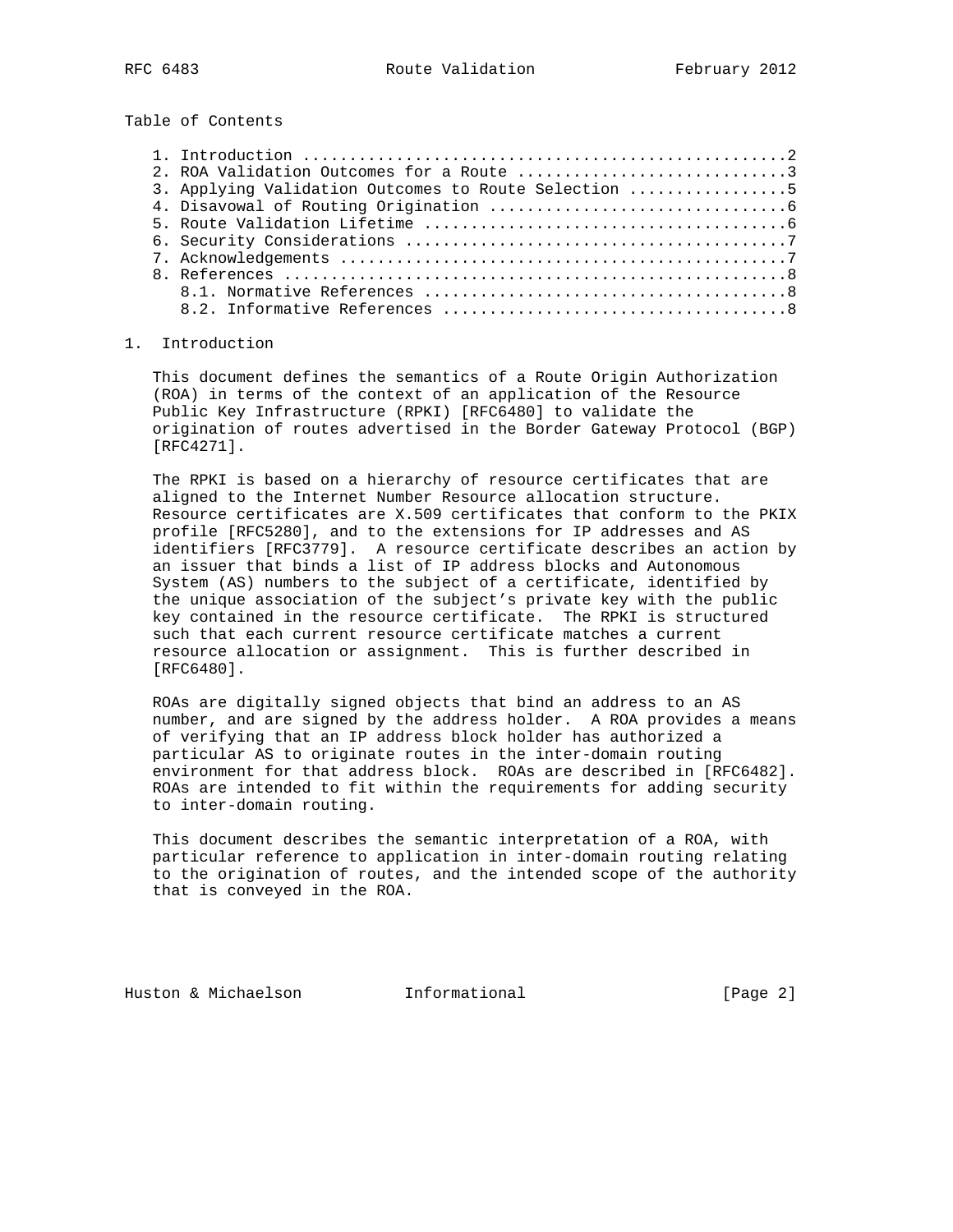2. ROA Validation Outcomes for a Route

 A "route" is unit of information that associates a set of destinations described by an IP address prefix with a set of attributes of a path to those destinations, as defined in Section 1.1 of [RFC4271].

 A route's "origin AS" is defined as follows: If the final path segment of the AS\_PATH is of type AS\_SEQUENCE, the origin AS is the first element of the sequence (i.e., the AS in the rightmost position with respect to the position of octets in the protocol message). If the AS\_PATH contains a path segment of type AS\_SET, indicating that the route is an aggregate, then the origin AS cannot be determined. In terms of validation of a route in the context of a routing environment, the address prefix value and the origin AS are used in the ROA validation operation.

 It is assumed here that a relying party (RP) has access to a local cache of the complete set of valid ROAs when performing validation of a route. (Valid ROAs are defined as ROAs that are determined to be syntactically correct and are signed using a signature that can be verified using the RPKI, as described in [RFC6482].) The RP needs to match a route to one or more valid candidate ROAs in order to determine a validation outcome, which, in turn, can be used to determine the appropriate local actions to perform on the route.

 This approach to route origination validation uses a generic model of "positive" attestation that has an associated inference that routes that cannot be validated within the RPKI framework would conventionally be interpreted by an RP as "invalid". However, the considerations of accommodating environments of partial adoption of the use of ROAs, where only a subset of validly advertised address prefixes have associated published ROAs within the structure of the RPKI, imply some modification to this model of positive attestation. In the context of route validation, it is assumed that once an address prefix is described in a ROA, then this ROA specifically encompasses all address prefixes that are more specific than that described in the ROA. Thus, any route for a more specific address prefix than that described by any valid ROA that does not itself have a matching valid ROA can be considered "invalid". However, routes for address prefixes that are not fully described by any single ROA (i.e., those routes whose address prefixes may be an aggregate of address prefixes described in a valid ROA, or have address prefixes where there is no intersection with any valid ROA), and are not matched by any valid ROA and do not have an address prefix that is a more specific address prefix described in any valid ROA, cannot be reliably classified as "invalid" in a partial deployment scenario. Such routes have a validation outcome of "unknown".

Huston & Michaelson **Informational Informational** [Page 3]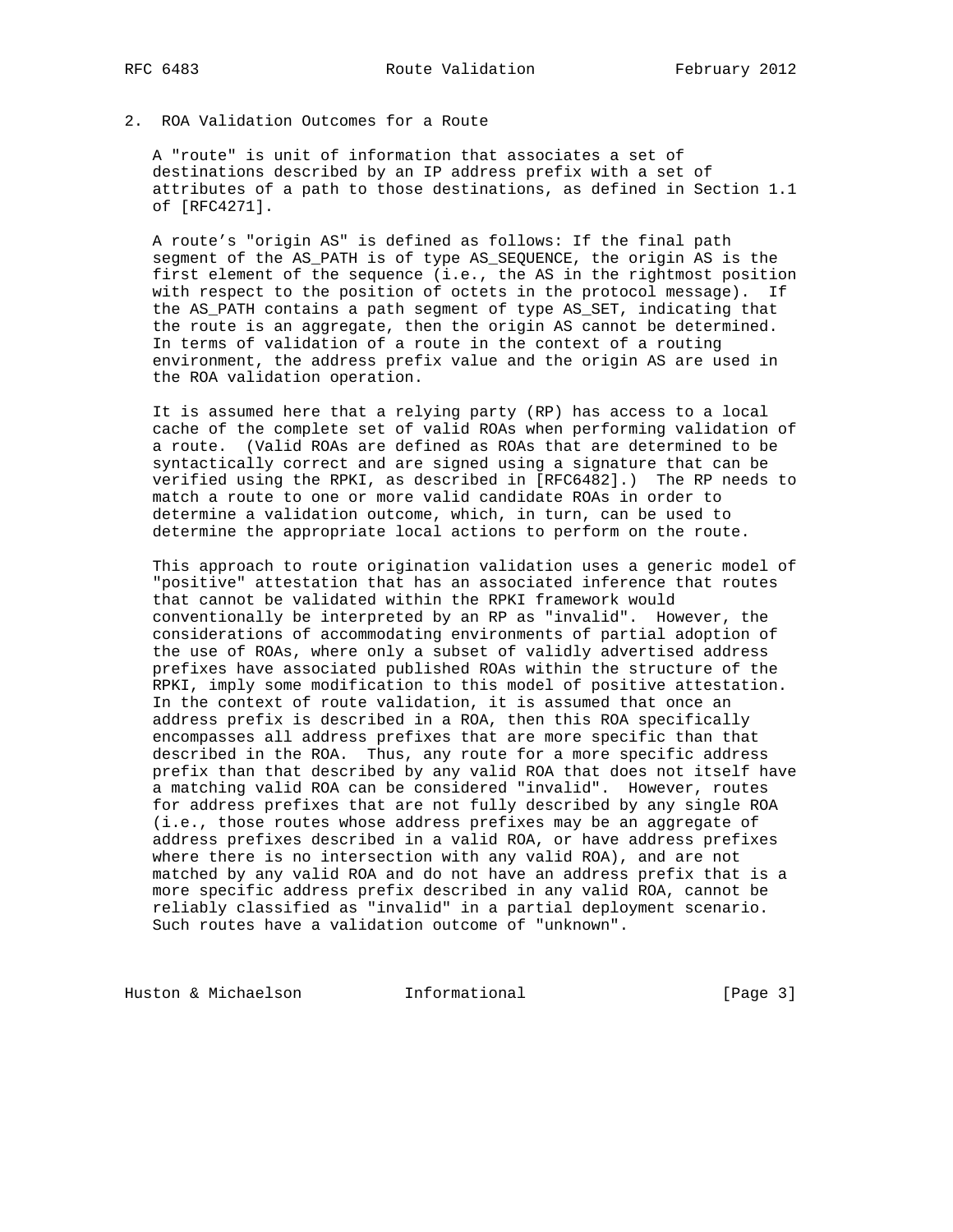An abstract attribute of a route can be determined as the outcome of this validation procedure, namely a "validity state" [BGP-PFX]. The validity state of a route, with a prefix and an origin AS as defined above, when using single ROA for determining this validity state, is summarized in the following table:

| Route                        |  |         | matching non-matching |  |
|------------------------------|--|---------|-----------------------|--|
| Prefix AS->                  |  | ΆS      | AS                    |  |
| ٦T<br>Non-<br>Intersecting   |  | unknown | unknown               |  |
| Covering<br>Aqqreqate        |  | unknown | unknown               |  |
| match ROA<br>prefix          |  | valid   | invalid               |  |
| More<br>Specific<br>than ROA |  | invalid | invalid               |  |
|                              |  |         |                       |  |

#### Route's Validity State

 In an environment of a collection of valid ROAs, a route's validity state is considered to be "valid" if any ROA provides a "valid" outcome. It's validity state is considered to be "invalid" if one (or more) ROAs provide an "invalid" outcome and no ROAs provide a "valid" outcome. Its validity state is considered to be "unknown" (or, synonymously, "not found" [BGP-PFX]) when no valid ROA can produce either a "valid" or an "invalid" validity state outcome.

A route validity state is defined by the following procedure:

- 1. Select all valid ROAs that include a ROAIPAddress value that either matches, or is a covering aggregate of, the address prefix in the route. This selection forms the set of "candidate ROAs".
- 2. If the set of candidate ROAs is empty, then the procedure stops with an outcome of "unknown" (or, synonymously, "not found", as used in [BGP-PFX]).
- 3. If the route's origin AS can be determined and any of the set of candidate ROAs has an asID value that matches the origin AS in the route, and the route's address prefix matches a ROAIPAddress in the ROA (where "match" is defined as where the

Huston & Michaelson **Informational** [Page 4]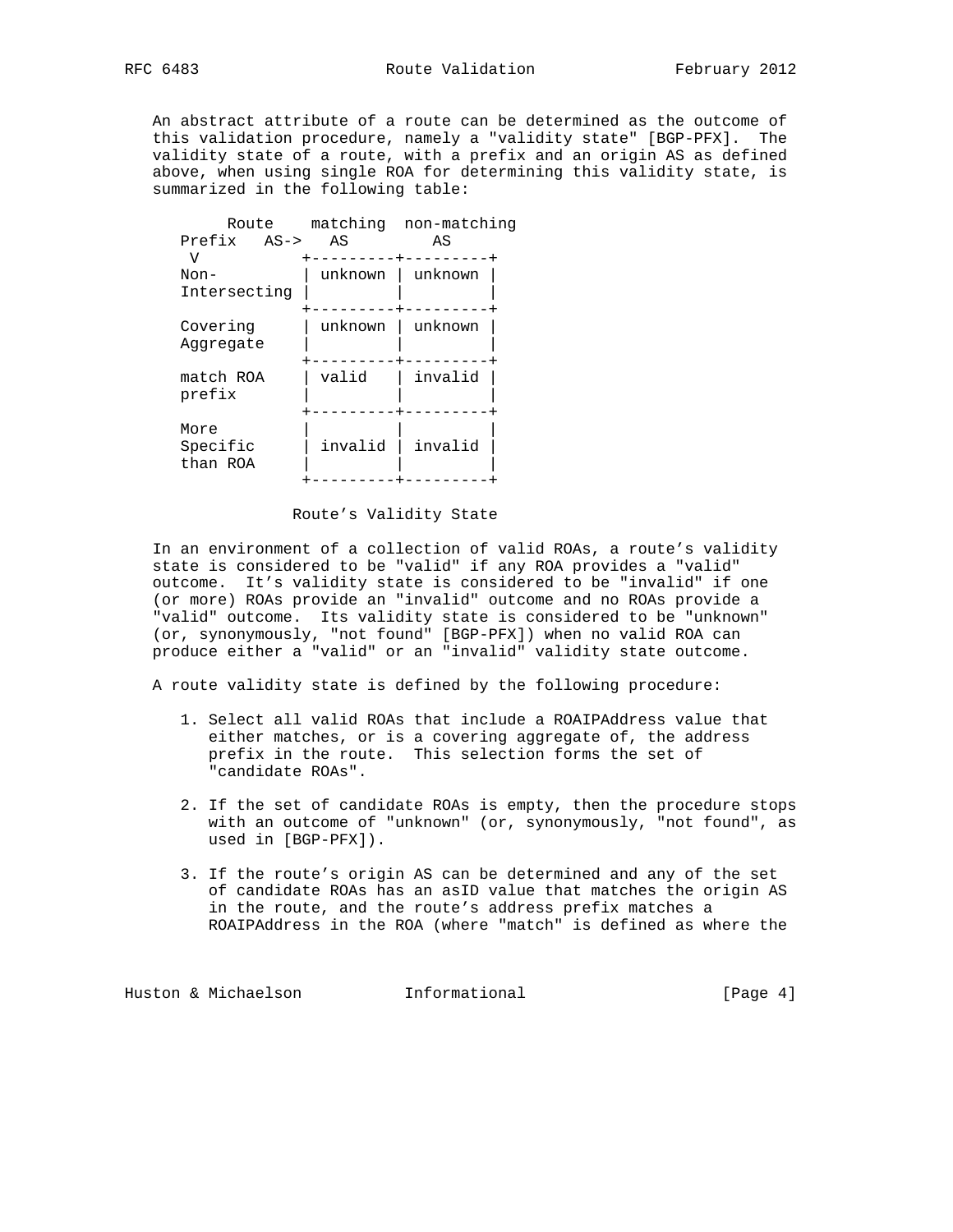route's address precisely matches the ROAIPAddress, or where the ROAIPAddress includes a maxLength element, and the route's address prefix is a more specific prefix of the ROAIPAddress, and the route's address prefix length value is less than or equal to the ROAIPAddress maxLength value), then the procedure halts with an outcome of "valid".

- 4. Otherwise, the procedure halts with an outcome of "invalid".
- 3. Applying Validation Outcomes to Route Selection

 Within the framework of the abstract model of the operation of inter domain routing using BGP [RFC4271], a received prefix announcement from a routing peer is compared to all announcements for this prefix received from other routing peers, and a route selection procedure is used to select the "best" route from this candidate set.

 The route's validity state, described in Section 2, of "valid", "invalid", or "unknown" may be used as part of the determination of the local degree of preference, in which case the local order of preference is as follows:

 "valid" is to be preferred over "unknown", which is to be preferred over "invalid".

 It is a matter of local routing policy as to the actions to be undertaken by a routing entity in processing those routes with "unknown" validity states. Due to considerations of partial use of ROAs in heterogeneous environments, such as in the public Internet, it is advised that local policy settings should not result in "unknown" validity state outcomes being considered as sufficient grounds to reject a route outright from further consideration as a local best route.

 It is a matter of local routing policy as to whether routes with an "invalid" validity state are considered to be ineligible for further consideration in a route selection process. Potential circular dependence is a consideration here: if the authoritative publication point of the repository of ROAs, or that of any certificate used in relation to an address prefix, is located at an address that lies within the address prefix described in a ROA, then the repository can only be accessed by the RP once a route for the prefix has been accepted by the RP's local routing domain. It is also noted that the propagation time of RPKI objects may be different to the propagation time of routes, and that routes may be learned by an RP's routing system before the RP's local RPKI repository cache picks up the

Huston & Michaelson **Informational** [Page 5]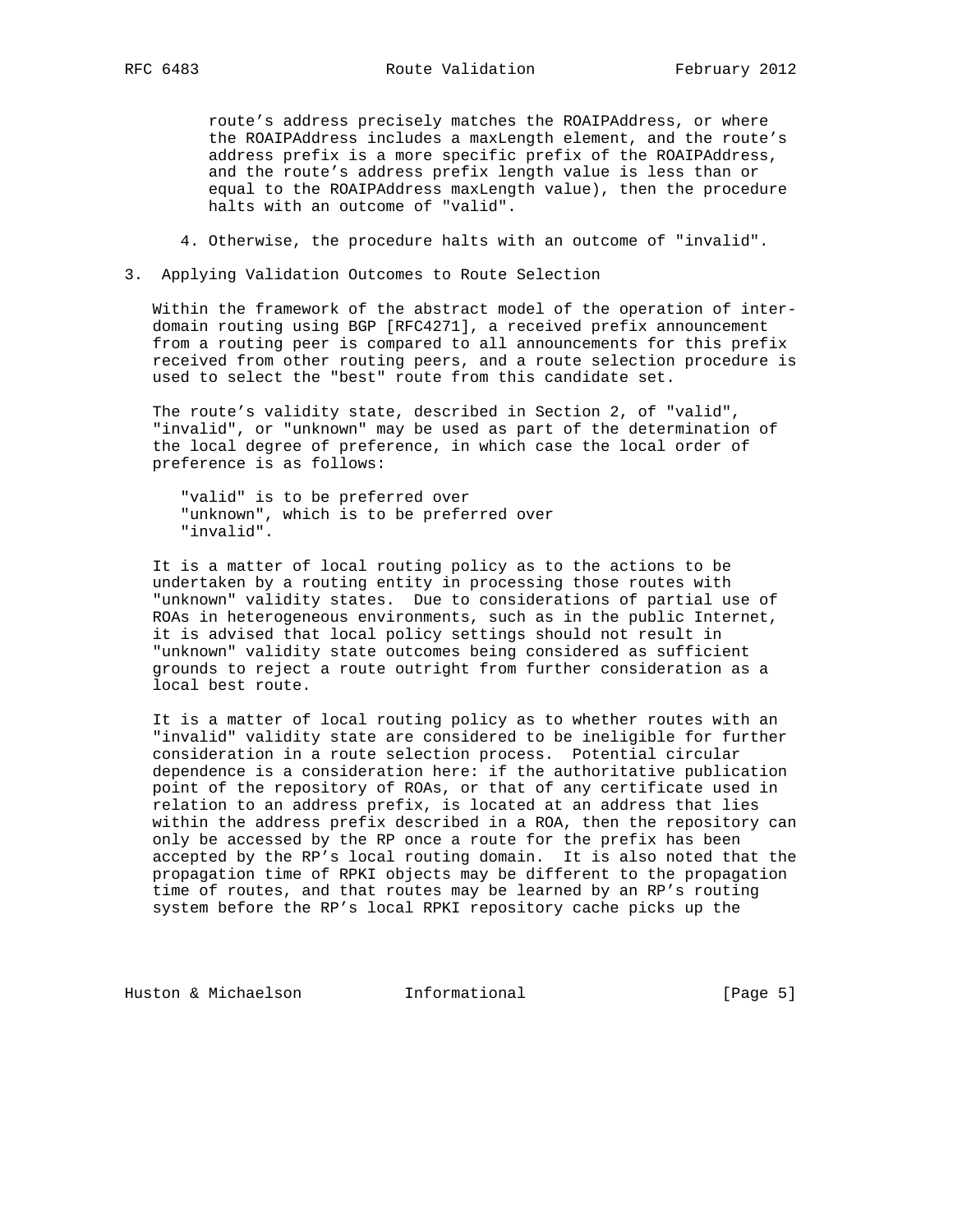associated ROAs and recognizes them as having a validity state of "valid" within the RPKI.

4. Disavowal of Routing Origination

 A ROA is a positive attestation that a prefix holder has authorized an AS to originate a route for this prefix into the inter-domain routing system. It is possible for a prefix holder to construct an authorization where no valid AS has been granted any such authority to originate a route for an address prefix. This is achieved by using a ROA where the ROA's subject AS is one that must not be used in any routing context. Specifically, AS 0 is reserved by the IANA such that it may be used to identify non-routed networks [IANA-AS].

 A ROA with a subject of AS 0 (AS 0 ROA) is an attestation by the holder of a prefix that the prefix described in the ROA, and any more specific prefix, should not be used in a routing context.

 The route validation procedure, described in Section 2, will provide a "valid" outcome if any ROA matches the address prefix and origin AS, even if other valid ROAs would provide an "invalid" validation outcome if used in isolation. Consequently, an AS 0 ROA has a lower relative preference than any other ROA that has a routable AS as its subject. This allows a prefix holder to use an AS 0 ROA to declare a default condition that any route that is equal to or more specific than the prefix to be considered "invalid", while also allowing other concurrently issued ROAs to describe valid origination authorizations for more specific prefixes.

 By convention, an AS 0 ROA should have a maxLength value of 32 for IPv4 addresses and a maxlength value of 128 for IPv6 addresses; although, in terms of route validation, the same outcome would be achieved with any valid maxLength value, or even if the maxLength element were to be omitted from the ROA.

 Also by convention, an AS 0 ROA should be the only ROA issued for a given address prefix; although again, this is not a strict requirement. An AS 0 ROA may coexist with ROAs that have different subject AS values; although in such cases, the presence or lack of presence of the AS 0 ROA does not alter the route's validity state in any way.

5. Route Validation Lifetime

 The "lifetime" of a validation outcome refers to the time period during which the original validation outcome can be still applied. The implicit assumption here is that when the validation lifetime "expires", the route should be re-tested for validity.

Huston & Michaelson **Informational** [Page 6]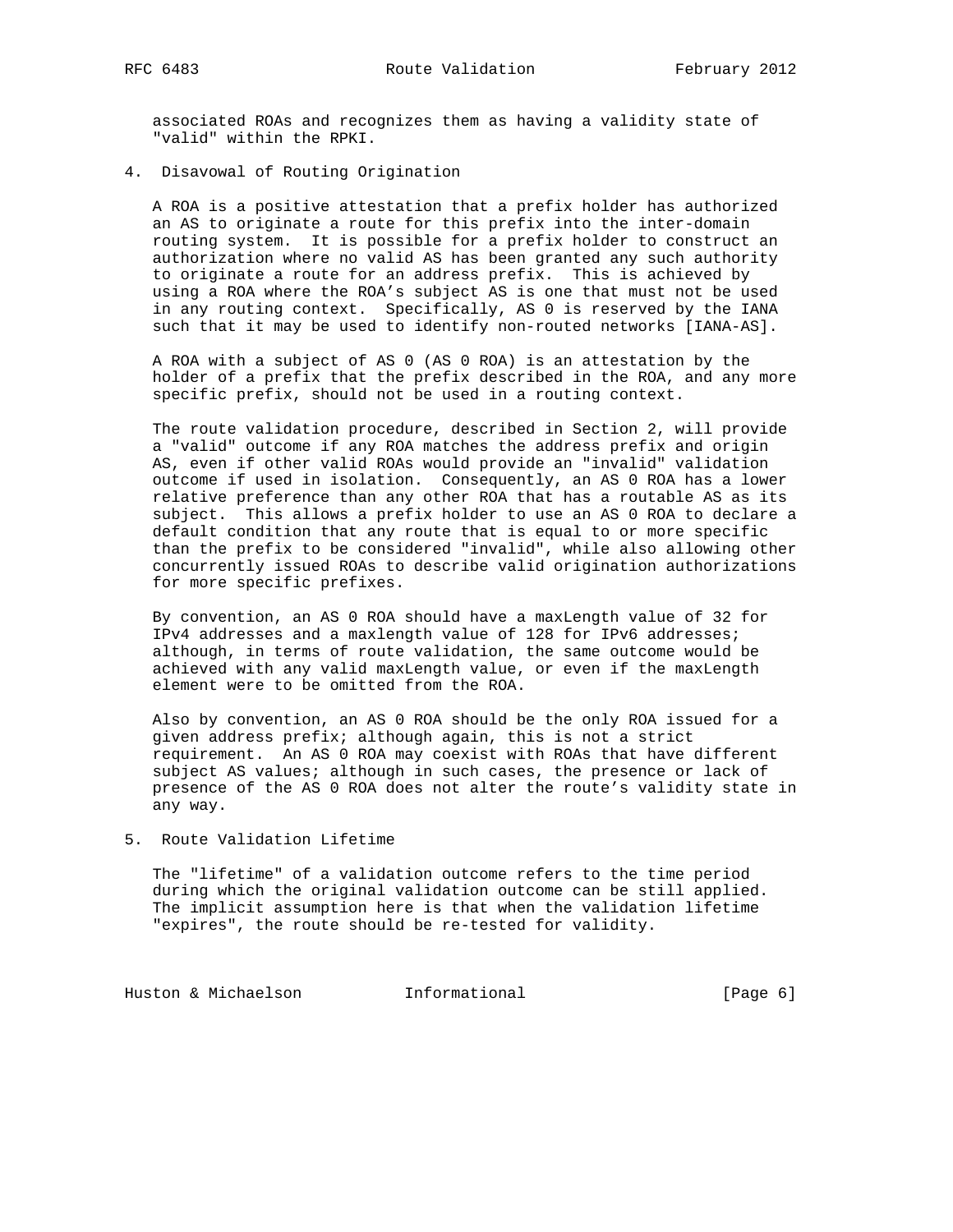The validation lifetime for a ROA is controlled by the Valid times specified in the end-entity (EE) certificate used to sign the ROA, and the valid times of those certificates in the certification path used to validate the EE certificate. A ROA validation expires at the notAfter field of the signing EE certificate, or at such a time when there is no certification path that can validate the ROA. A ROA issuer may elect to prematurely invalidate a ROA by revoking the EE certificate that was used to sign the ROA.

### 6. Security Considerations

 ROA issuers should be aware of the validation implication in issuing a ROA, in that a ROA implicitly invalidates all routes that have more specific prefixes with a prefix length greater than maxLength, and all originating AS's other than the AS listed in the collection of ROAs for this prefix.

 A conservative operational practice would be to ensure the issuing of ROAs for all more specific prefixes with distinct origination ASes prior to the issuing of ROAs for larger encompassing address blocks, in order to avoid inadvertent invalidation of valid routes during ROA generation.

 ROA issuers should also be aware that if they generate a ROA for one origin AS, then if the address prefix holder authorizes multiple ASes to originate routes for a given address prefix, then is necessary for a ROA be generated for every such authorized AS.

7. Acknowledgements

 The authors would like to acknowledge the helpful contributions of John Scudder and Stephen Kent in preparing this document, and also the contributions of many members of the SIDR working group in response to presentations of this material in SIDR WG sessions. The authors also acknowledge prior work undertaken by Tony Bates, Randy Bush, Tony Li, and Yakov Rekhter as the validation outcomes described here reflect the authentication outcomes and semantics of origin AS verification described in [NLRI-ORIG]. A number of validation concepts relating to a route's validity state presented in [BGP-PFX], edited by Pradosh Mohapatra, et al., have be used in this document.

Huston & Michaelson **Informational** [Page 7]